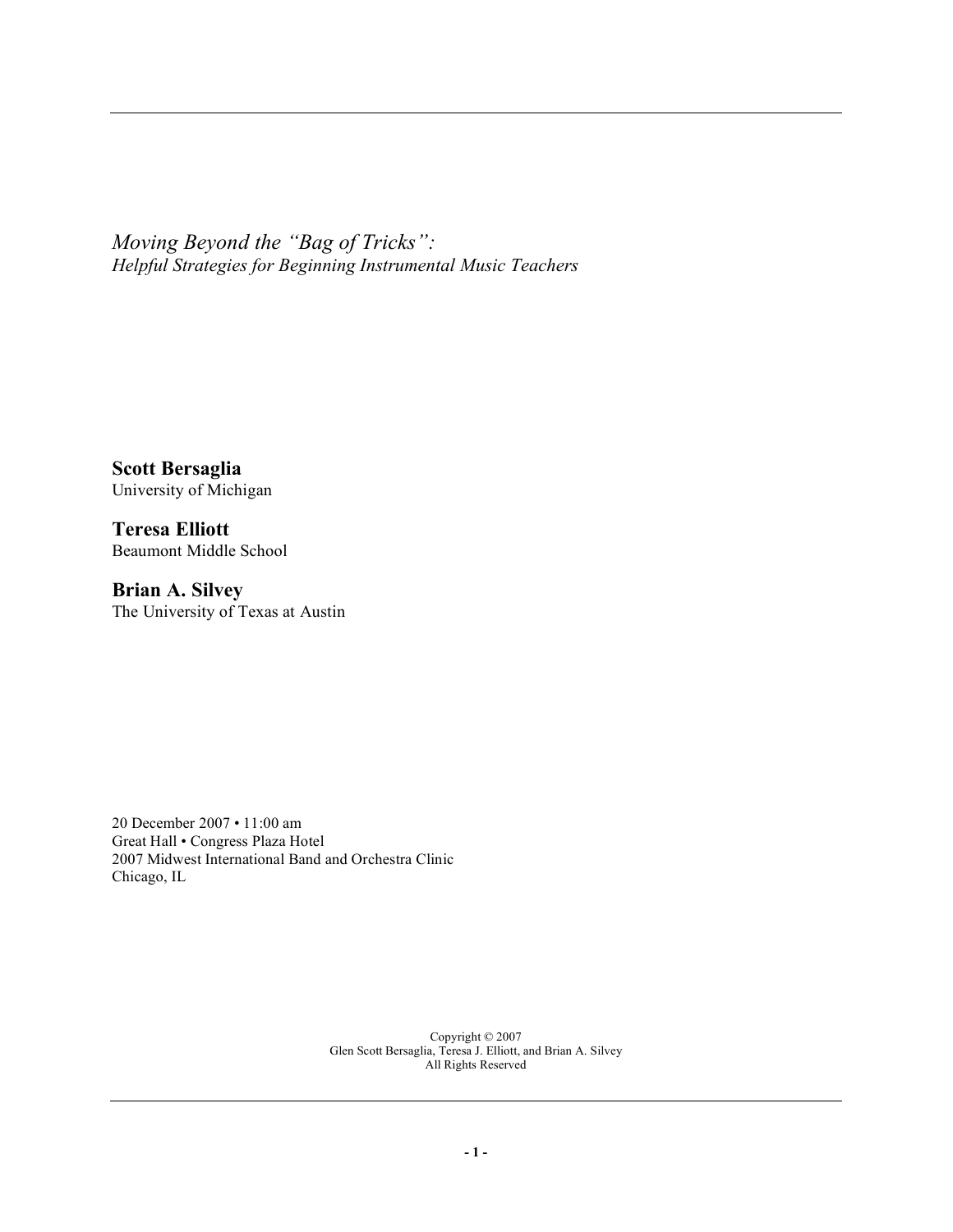#### **LECTURE OUTLINE**

## **STRUCTURING A CURRICULUM BRIAN A. SILVEY**

*Knowing your musical environment will give you the information necessary to structure successful experiences for your students!*

- A. Knowing Your Musical Environment
	- 1. Speak with area directors, colleagues, administrators, and previous directors
	- 2. Review past programs
	- 3. Review past performance recordings and festival evaluations

#### B. Knowing is Half the Battle

- 1. Inherited instrumentation
- 2. What type & brand of instrument should my students use?
- 3. Should I set limits? Yes!
- C. Evaluating Students' Musicianship
	- 1. Speak with middle school directors to assess strengths and weaknesses
	- 2. Listen to each student individually!

#### **MUSICALLY-LITERATE STUDENTS TERESA ELLIOTT**

- A. Pedagogy: If the basics are in good shape, the music becomes a by-product!
	- 1. How exactly do we teach what we want them to know?
	- 2. How exactly will we teach it?
	- 3. How much time of each rehearsal is spent learning fundamentals vs. music for performance?

#### B. Musicianship/phrasing

- 1. Long notes have direction
- 2. Long notes must support shorter ones
- 3. Tension and release
- 4. Emphasis on first note of slurs
- 5. Phrase "across" the bar line
- 6. The music comes from what is not on the page (of course after you are doing everything around the notes)
- 7. Allow the music to breathe

#### C. Tuning

- 1. Tune bass voice
- 2. Pitch tendencies of instruments
- 3. Beatless tuning (demonstrate)
- 4. Explain exactly how to use a tuner, including calibration
- 5. How do I adjust my instrument to play in tune?
- 6. Centering pitch
- 7. Learn 'bad" notes on the instrument
- 8. Playing in tone & in tune
- 9. How does temperature affect pitch?
- 10. Posture and breathing/embouchure

**INTRODUCTION BRIAN A. SILVEY**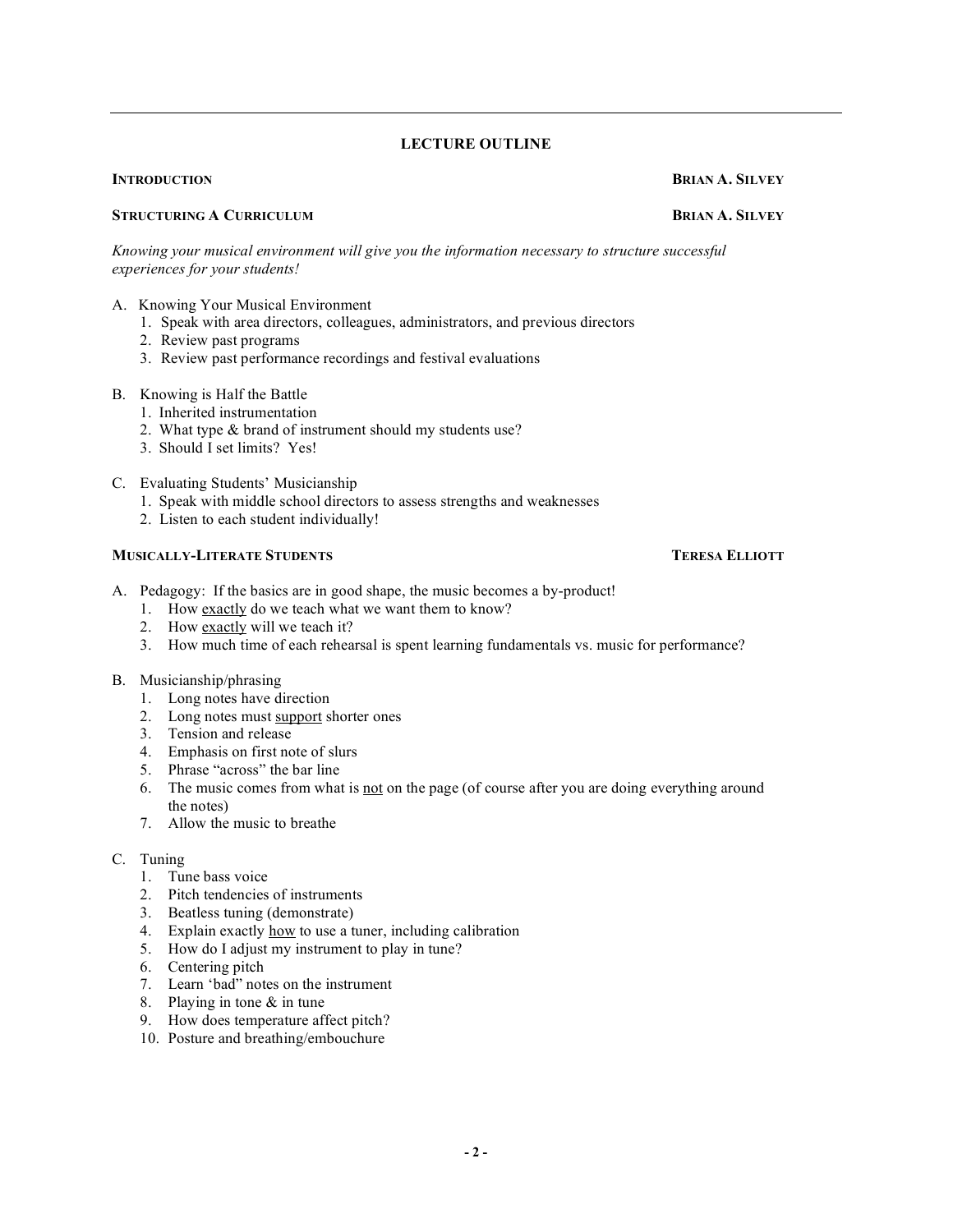- D. Scale study is not an option
	- 1. Teach the order of the sharps and flats
	- 2. Teach how to understand and determine the key signature
	- 3. Teach the circle of fourths/fifths
	- 4. Teach the proper spelling of a scale
	- 5. Teach enharmonic notes (use chromatic scale)
	- 6. Teach transposition of instruments (i.e. what note does the Eb alto play in concert Bb?)

#### E. Teach and Re-teach

#### **AN ENVIRONMENT OF QUALITY EXPERIENCES SCOTT BERSAGLIA**

#### UNDERSTANDING YOUR SURROUNDINGS

- A. Culture
	- 1. What is the community's definition of art?
	- 2. What is the community's general opinion of the arts?
	- 3. What is the community's exposure & interest to the arts?
- B. Demographics
	- 1. Diversity
	- 2. Beliefs and standards
	- 3. Maturity level and arts appreciation of the administration
	- 4. Maturity level and arts appreciation of the parents
	- 5. Maturity level and arts appreciation of the students

#### C. Student Needs

- 1. What are their performance abilities?
- 2. What do they need in order to consider themselves artists?
- 3. What personal interests do the students have and how can those interests be incorporated into the curriculum?
- 4. Needs other than music students require
- D. School
	- 1. What are the district and school mission statements?
	- 2. What is important to the school?
	- 3. What is important to the leadership?
	- 4. What artistic experiences are offered or not offered?
- E. Philosophy
	- 1. What is my reaction to the surroundings?
	- 2. What is my responsibility to the students, school, and community?
	- 3. Is my philosophy aligned with the culture? Is my philosophy supported by the culture? If not, what do I do?

*You cannot make foundational changes until you understand the language of the culture.*

#### RESEARCH INTO ACTION: CREATING AN ARTISTIC ENVIRONMENT

*Defining needs and objectives lead to effective forms that create a sound curriculum. Educators must evaluate forms, functions, and methods in order to articulate and assess the curriculum's content, value, and usefulness*.

- A. Forms: Methods to create unique and artistic experiences
	- 1. Musical Rehearsals and Performances
	- 2. Rehearsals, Performances, and Lectures by/with Professionals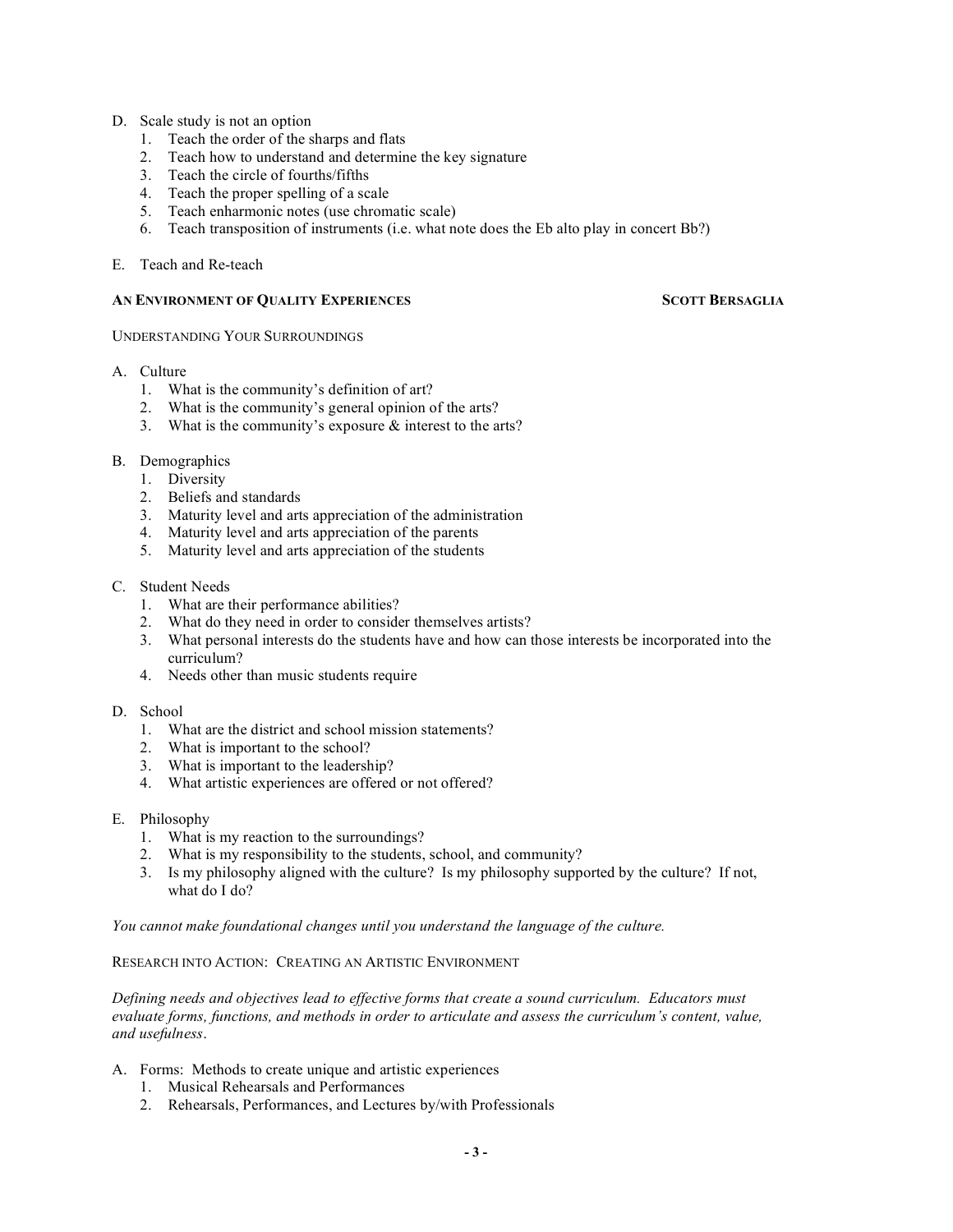- 3. Concert Series
	- a. Chamber Programs, Themed Concerts, Collaborative Productions (cross curriculum), Guest Artists, Commissions
- 4. Commissioning Project
- 5. Conducting and Instrumental Symposia
	- a. Pedagogy, Literature, Conducting, Guest Artists
- 6. Pedagogical Exercises
- 7. Playing Exams
- 8. Festivals
- 9. Applied Faculty
- B. Director: Your role as musician, educator, and mentor
	- 1. **Musician**: Practicing/Demonstrating Artistry
		- a. Content Knowledge
		- b. Instrumental Abilities
		- c. Expressive Conducting Encourages Expressive Playing
	- 2. **Educator**: Teaching Artistry
		- a. Rehearsal: More Than Correct Notes and Rhythms (Making Music)
		- b. Performance: More Than a Grade Level (Artistry in Every Phase)
		- c. Growth: More Than a Rating (Music After *Pomp and Circumstance*)
	- 3. **Mentor**: Advocate for Students & Artistry
		- a. Provide a safe, stable, and secure environment
		- b. Trust sustains honest music making
		- c. Enthusiasm and Appreciation of your Role
		- d. Courage
- C. Where do I begin?: Starting from within and branching out
	- 1. Students
	- 2. Parents
	- 3. School
	- 4. Public

#### **Final Thoughts**

## **CODA BRIAN A. SILVEY**

I have long thought that teaching music is a most special profession and it is through this magnificent vehicle of music we have the unique means by which we change and enrich lives. It is my position that we serve those whom we teach, not the other way around. Teaching is my passion; music is the means that I fuel that passion. I have learned that kids will pretty much do whatever we expect them to do. We must set the bar high, but then give them the tools to succeed. After they have been given the tools, we must continue to motivate and push them to achieve at the highest levels. I have learned that I have one of the greatest "jobs" in the world. This is my twenty-ninth year of teaching and I still enjoy my "job". My dad always told me to choose a profession that I loved so that going to "work" each day would never become a "job". Do what you love, and love what you are doing….*that* is the key.

- Teresa J. Elliott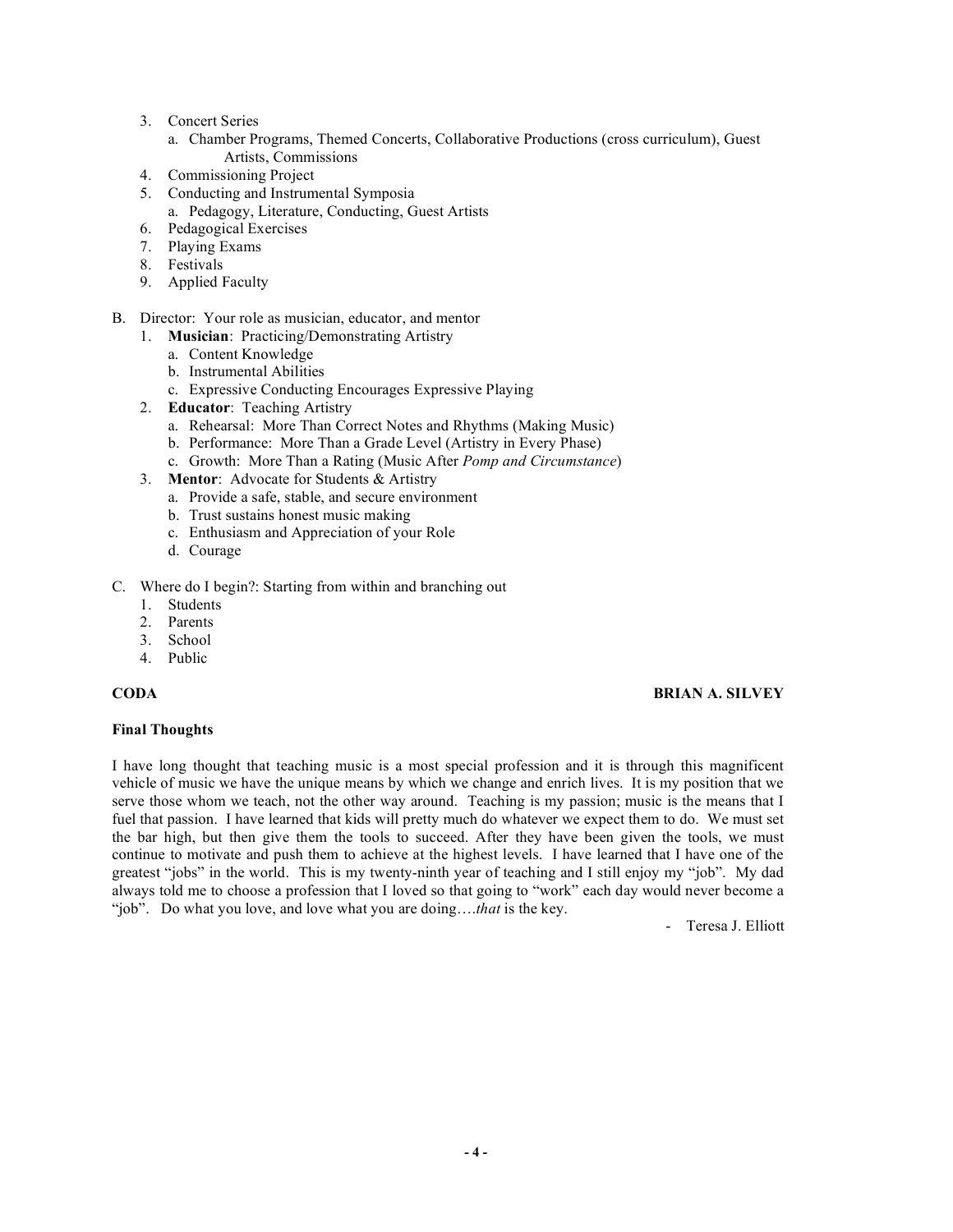# ADDITIONAL MATERIALS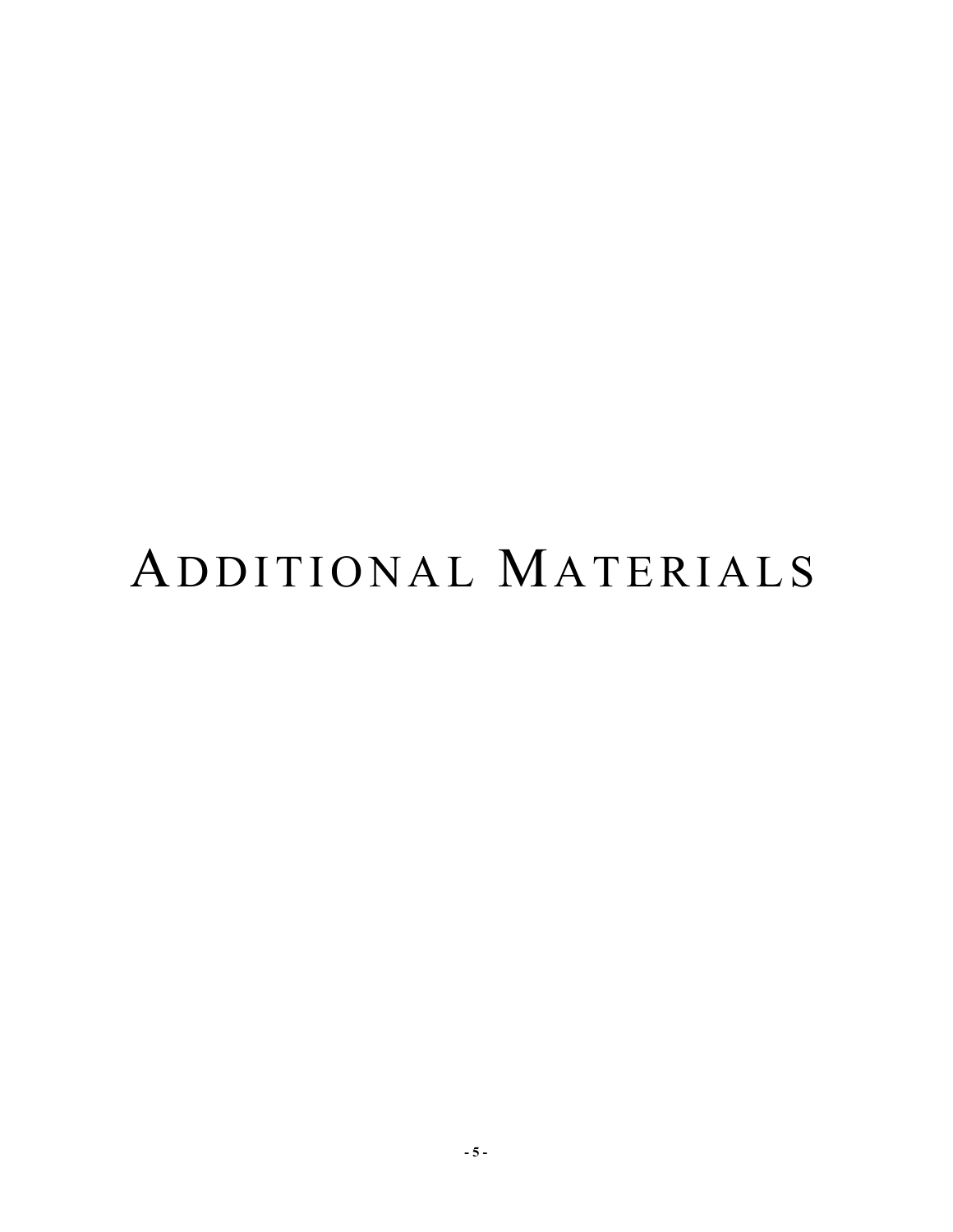#### **COURSE SYLLABUS**

#### BEAUMONT MIDDLE SCHOOL 2007-2008 Ms. Elliott & Miss Barnhill http://www.beaumont.fcps.net/band

Course Title: <u>Band</u> Grade(s): 6th – 8th

#### **Course Description:**

The Middle School Band Classes will provide students with knowledge of their instrument, other instruments, elements of music, proper fundamentals of breathing and posture, study of age appropriate band literature, and rehearsal techniques. Special emphasis will be placed on developing musicianship and ensemble responsibility through performance in a variety of settings. Each grade level  $(6^{th} - 8^{th})$  progresses in demand of musical responsibilities.

#### **Goals:**

Each student will be taught and be able to demonstrate the fundamentals of performing on their instrument, self-motivation, self-discipline, and self/group awareness.

#### **Instructional Objectives:**

- I. Approach to and care of the instrument
	- A. Students will name and identify the main parts of their instrument.
	- B. Students will demonstrate proper assembly and disassembly of instrument.
	- C. Students will explain proper care and maintenance of their instrument.
	- D. Students will demonstrate correct posture and playing position.
- II. Elements of Music
	- A. Students will name and identify the elements of music.
- III. Rhythm
	- A. Students will demonstrate knowledge of meter/time signatures.
	- B. Students will demonstrate an understanding of counting rhythm patterns.
	- C. Students will perform various rhythmic patterns on their instrument.

#### IV. Tone Production

- A. Wind students will demonstrate correct embouchure and correct hand position
- B. Percussionists will demonstrate correct playing technique.
- C. Both groups will demonstrate a characteristic tone quality on instrument progressing in difficulty based on grade level.
- V. Technique
	- A. Students will demonstrate the correct basic fingerings for their instrument.
	- B. Students will demonstrate knowledge of a minimum of 4-8 major scales and one form of the related minor scales. (Dependent on grade level)
	- C. Students will also demonstrate a chromatic scale with appropriate alternate fingerings.
- VI. Flexibility

A. Brass students will demonstrate correct method of lip slurs.

VII. Articulation

A. Students will demonstrate proper basic articulations: slur, accents, staccato, legato and tenuto.

- VIII. Percussion
	- A. Percussionists will demonstrate knowledge of melodic instruments.
	- B. Percussionists will demonstrate basic snare drum rudiments.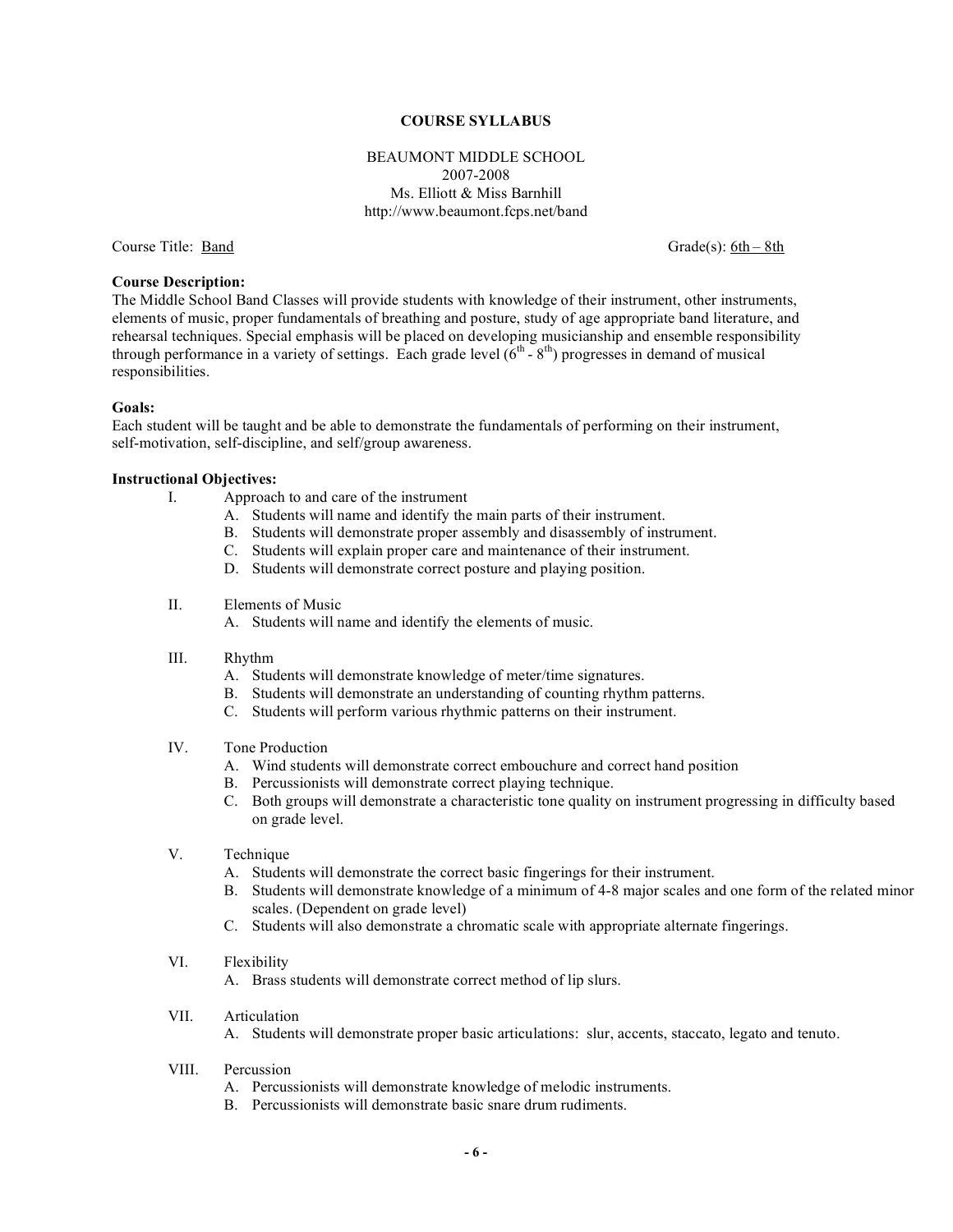- C. Percussionists will perform same scales as wind instruments on appropriate keyboard instrument.
- D. Percussionists will also name, identify and demonstrate proper technique of various percussion instruments (i.e. tympani, triangle, cymbals, congas, etc.)
- IX. Musicality
	- A. Students will demonstrate a musical performance of appropriate literature.
- X. Balance and Blend
	- A. Students will demonstrate ability to control the quality and volume of their tone, in combination with other students.
- XI. Response to Conductor
	- A. Students will demonstrate an understanding of the role of the teacher/conductor in guiding and directing the ensemble.
	- B. Students will demonstrate knowledge of various basic meters and the conductor's role in the ensemble.
- XII. Affective Domain A. Students will demonstrate their appreciation of the value of their participation in band.

#### **Units, Topics, Themes:**

Continuation of fundamentals of performance, age appropriate band literature, composers, and music history as it related to literature, music theory, and elements of music.

#### **Texts and Materials:**

- Standard of Excellence *(Book 1) and* Accent on Achievement *(Books 1-6 Grade)*
- *Standard of Excellence* (Book 2-7 Grade)<br>• Strictly Technic (Book 1-8 Grade)
- Strictly Technic *(Book 1-8 Grade)*
- Additional supplemental methods
- Selected sheet music for band, chorales, chamber groups, and solos
- Smart Music a great home practice computer program. See it at: http://www.smartmusic.com

#### **Assessment:**

- Performances Dates are provided in the handbook All performances are required.
- Active participation in class have all required materials
- Individualized playing quizzes
- Basic music theory/history tests

#### **Assessment Breakdown:**

- Performances & Major Tests 25%
- Class Performance (active participation /instrument/music/pencil/rehearsal etiquette) 35%<br>• Playing quizzes (preparation/posture/musicality) 30%
- Playing quizzes (preparation/posture/musicality)  $30\%$
- Written Work/Practice Reports (each student should have a folder to keep notes in for class. Most written work will be done in class. Practicing and practice sheets will be the primary homework) –  $10\%$

#### **Extra Credit:**

- Private lessons
- Attendance at pre-approved professional, semi-professional, and high school/college concerts/recitals
- Participation in various workshops/clinics
- Participation in performing groups outside of Beaumont (i.e. CKYO)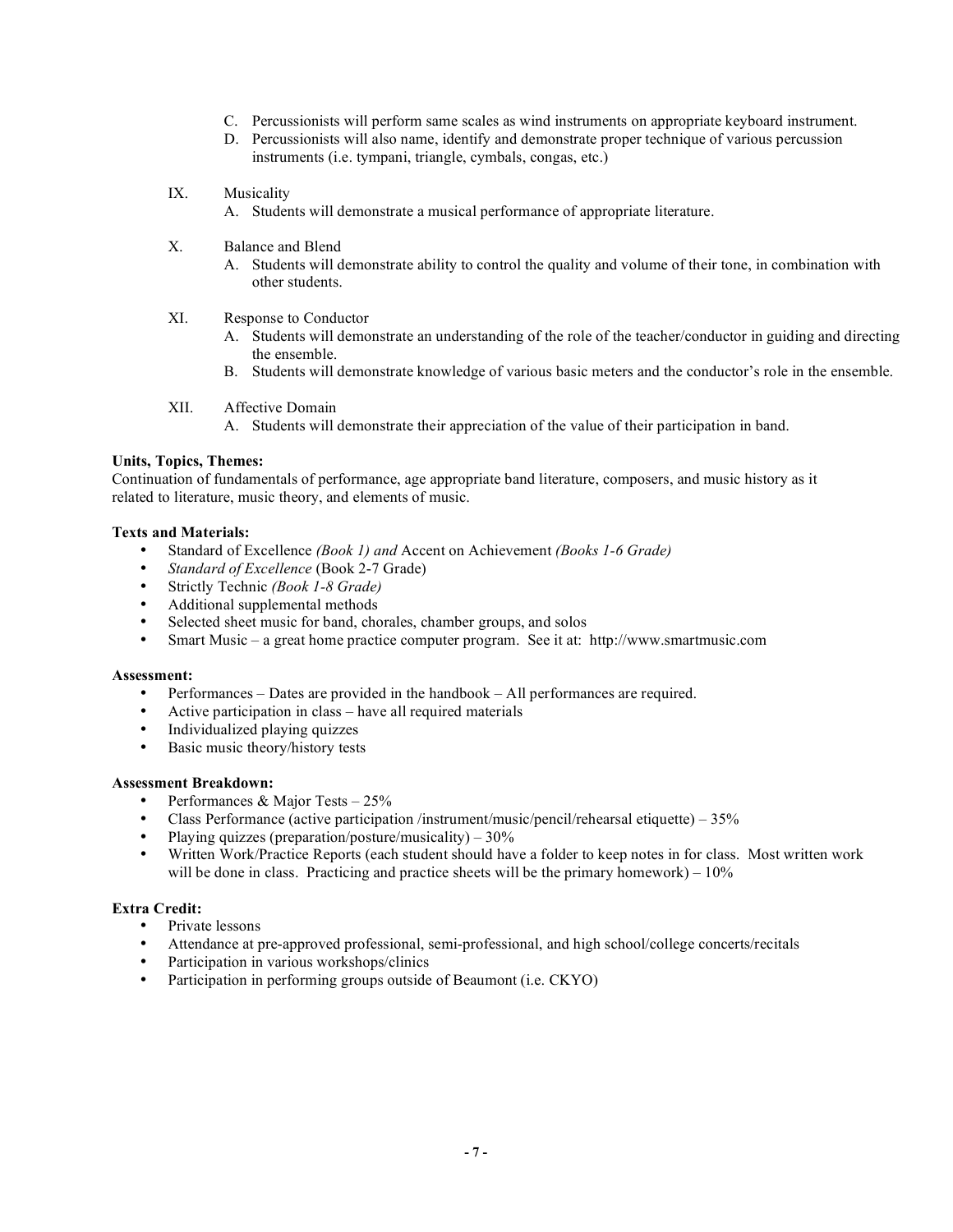#### http://beaumont.fcps.net/band

Dear Students and Parents,

With the start of a new school year come new teachers, classes, expectations, and procedures. It is our hope that you will not only enjoy your experience in band, but you will be challenged as well. In addition to learning about music and how to play your instrument better, you will become more self-sufficient, responsible citizens. In striving for all students' success, it is necessary that the environment be conducive to learning. Therefore, it is important to understand the procedures and expectations of the classroom.

#### Daily Procedures

### **Entering a Classroom**

- Enter the rehearsal room in a quiet, courteous, and orderly manner. Students are to treat fellow students and staff members with respect.
- Attitude is everything. *Attitudes are contagious……let's start an epidemic!*
- $\bullet$  Students are to be on time to class and are to be ready to play at the designated time.
- $\bullet$  Most assignments, parent forms, etc. should be turned in the "Collection Box". This is clearly marked in the rehearsal room.
- Accessories (reeds, valve oil, etc) may be purchased before/after school or from a local music store.
- No school backpacks/materials allowed in rehearsal room. Smaller instrument cases and equipment should be placed directly under your chair. . The floor must be clear at all times.
- Quickly get your instrument and music and take your seat. The path to the instrument room is **ONE – WAY** only.
- Instruments are stored in CLOSED, LATCHED cases on designated shelves, no music left on stands, no trash on the floor.
- Each student is issued a music folder that is required for each class. You are to take it home for home practice each day. It easily fits inside a backpack.
- Have a sharpened pencil at all rehearsals. Failure to have a pencil (*not a pen*) will result in loss of daily points. Keep it in your music folder.
- Each day begins with announcements either via PA announcement or from the instructors. There is no talking allowed during this time.

#### **Rehearsal Etiquette**

- Students will check the marker board for the agenda for the day.
- $\bullet$  No book bags or instrument cases can be left on the floor at any time. (small cases under seats)
- On a daily basis, all students must have a *pencil, instrument and method book/music – instrument cases must have an ID tag.* Many instrument cases look similar. **An identification tag is a requirement!**
- The rehearsal begins when the conductor steps to the front of the classroom and raises their hand. No playing should occur prior to the director's downbeat.
- Students will not play other student's instruments. This includes percussion and district owned instruments. No horseplay in the rehearsal rooms AT ANY TIME!
- Good posture is of great importance at all times.
- Always raise your hand to ask a question.
- NO GUM, CANDY, FOOD or DRINKS IN THE REHEARSAL ROOMS! Take pride in our rehearsal area.
- If your instrument is in the shop, please bring a note from home. Bring your mouthpiece and music, for there is always the possibility that we might provide a temporary instrument.

## **Grading**

- Grades are based on a 100 point scale. Refer to syllabus for specific percentage breakdown.
- Each student is issued his or her own copy of music for rehearsal. Replacement parts will cost 10 daily points per page.
- There will be very little written homework in band. **You are expected to take your instrument home daily to complete your 20-30 minute practice (homework).** *Practice reports may be required to verify.*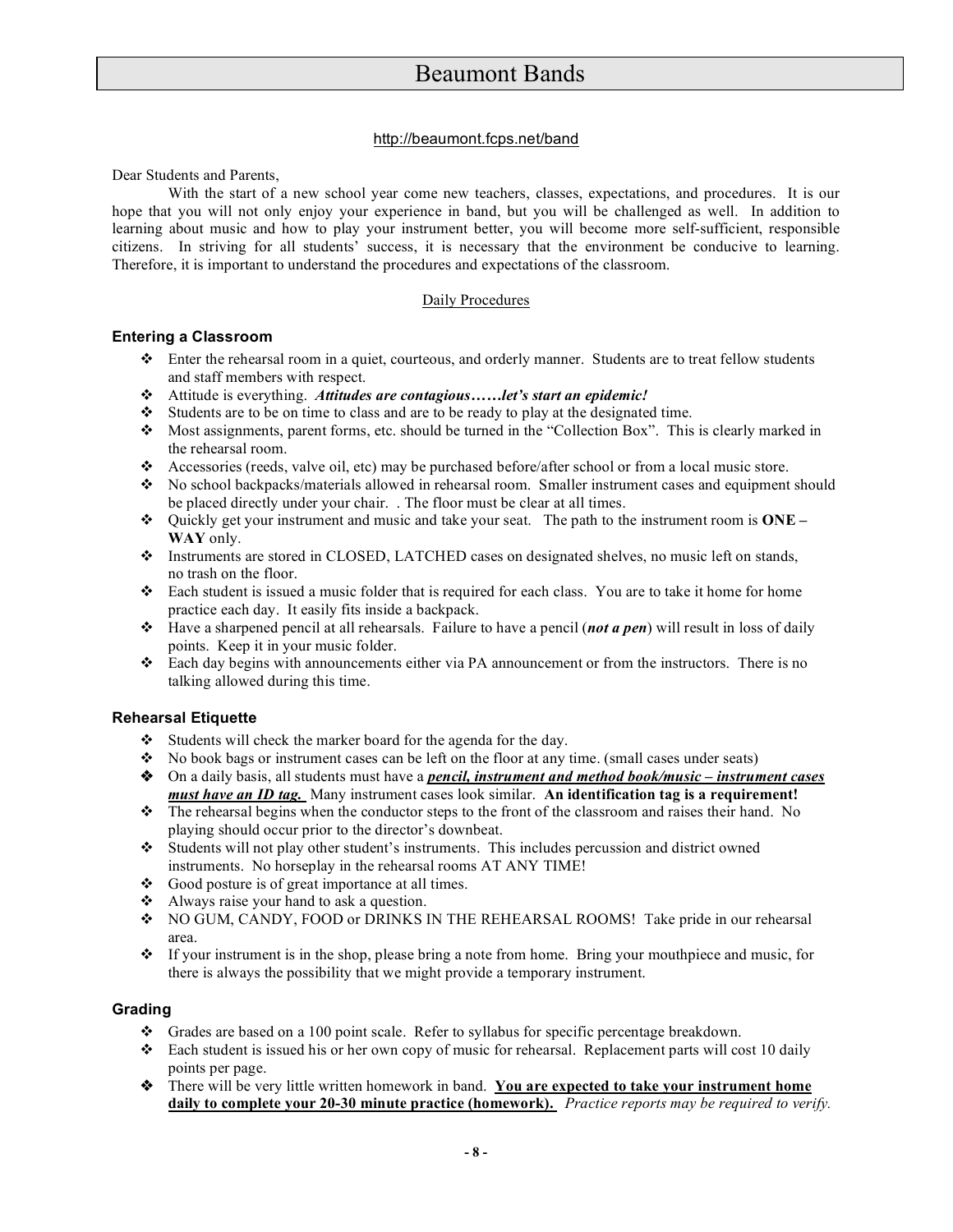- $\div$  Grades will be issued as indicated in the school calendar.
- Extra credit is given for participation in private lessons, District, All-County, etc. honor bands, Central KY Youth Orchestra.

#### **Rehearsals/Performances and your Grade**

- $\bullet$  There may be an occasion where we will need to have an extra rehearsal after school. You will be given advance notice and are expected to attend. Unexcused absences will negatively affect your grade.
- Band is considered a curricular class and performances outside of the school day are considered an extension of the school day. Therefore, **PERFORMANCES are MANDATORY**! A performance is considered a final exam in a unit of study. Our band depends on every student. **YOU** are important to an outstanding performance. If you should have to miss a performance or special rehearsal, you must present a note from a parent to the director the NEXT school day. An excused absence will require a "make up" assignment, even though a performance can never truly be "made-up". An unexcused absence could result in a nine-week grade being lowered one letter grade from the students' current average. Please refer to the website for the latest information, dates, etc. concerning the Beaumont Bands to avoid conflicts.

#### **Expected Behaviors**

- All students will give whoever is speaking attention and respect.
- All students will respect each other's personal space and property.
- $\triangleleft$  All students will come to class each day well prepared. This means practicing at home.
- All students will come to class with a positive attitude.
- All students will participate in performances, class activities and discussions.
- All students will protect their personal property and the property of the school*. "IF IT IS NOT YOURS, DON'T TOUCH IT!"*
- *Simply put….."Do what's right!"*

### **Consequences of Inappropriate Choices**

- $\bullet$  1<sup>st</sup> offense verbal warning
- $\bullet$  2<sup>nd</sup> offense loss of daily participation points
- $\bullet$  3<sup>rd</sup> offense loss of daily participation points and parent contact
	- $\div$  4<sup>th</sup> offense referral to the principals

## **Concert Attire (All Concerts are REQUIRED)**

Please make sure that you have the following for each performance. It is unwise to wait until the night before the performance to tell your parents you need concert attire!

- For 6th -7th grades -DRESSY/PLAIN white shirts/blouses…tucked in; **For Symphonic Band –ALL BLACK**
- Dress black trousers/skirts. Ladies appropriate length of skirt. (Remember you will be seated)
- Gentlemen will wear long black ties.
- $\div$  Dress black shoes and socks/tights.
- Remember, **the point of a uniform is so that the whole group looks the same.** We don't want anyone to stick out and draw the audience's attention away from the music. Concerts are formal occasions and the performers should be dressed up! Thanks for your cooperation.

**Required Concert/Activity Dates for 2007-2008 (updated regularly- check web site often as some dates may have to be altered due to sports tournaments and other events not yet finalized. All dates are updated as soon as possible on the Beaumont band web page.) There is typically one major performance each grading period.**

- $\div$  September 24 Band Fundraiser
- **October 25 – Fall Concert** (specific performing groups to be announced)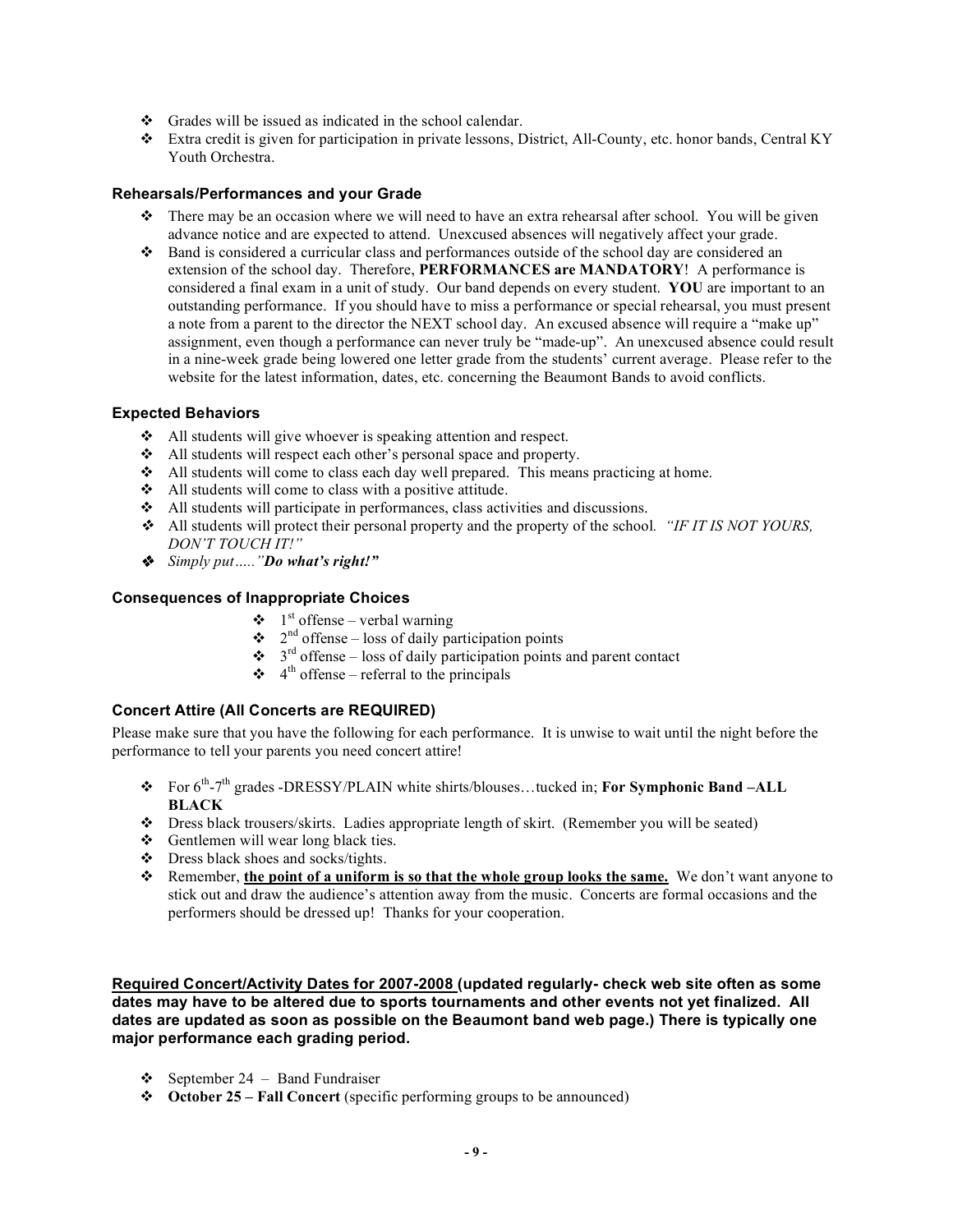- ◆ October  $8<sup>th</sup>$  grade band night @ Dunbar & Lafayette High Schools (TBA)
- **December 13 – Winter Holiday Concert**
- January 2008 Auditions for Middle School All County Honor Band
- $\cdot \cdot$  January 17-19, 2008 Fayette County Honor Band Workshop (6, 7, & 8 grades)
- February 23, 2007 Solo and Ensemble Festival Lexington Catholic HS
- **Tuesday, March 11 – 7:00 pm Concert @ Beaumont**
- **March 13-14 – KMEA State Middle School Assessment @ Singletary Center UK**
- April 2008 Eastern Kentucky University Jazz Clinic and/or Morehead State University Jazz Fest
- $\bullet$  May 2008– Symphonic Band @ the Music In The Parks Festival King's Island or KY Kingdom (TBA)
- **May - 2008 – 7:00 pm Concert @ Paul L. Dunbar**

### **BAND SUPPLY LIST**

#### *Band Class Fee - \$25.00 per student per year (for purchase of new sheet music, etc.) Due by Thursday, August 16.*

#### **School Owned Instruments**

**Students issued school-owned instruments will pay \$25.00 per semester. Students will need to take a get a** contract from Ms. Elliott/Miss Barnhill during the first week of school to take home for parents to sign and **return. Please make the check payable to the Beaumont Middle School Band. This includes all** percussionists. This is a usage fee and DOES NOT cover damages and repairs to the instrument while under **the students care.**

**Students using school-owned instruments will also purchase their own mouthpiece and other accessories (valve oil, reeds, etc) as needed.**

#### **Required Method Book (available at BMS band room)**

We will have these books available for purchase at Beaumont th Grade –*Standard of Excellence* and *Accent on Achievement* Book th Grade – *Standard of Excellence* Book Two th Grade –*Strictly Technique* – Part One

- A PENCIL
- $A \frac{1}{2}$  inch binder to hold the music and handouts.
- Chromatic tuners and metronomes are also very useful for these budding musicians.

#### **Instrument Care Kits**

Students are to have all materials needed to keep their instrument in good playing condition. Specific requirements for each instrument are as follows. These items may be purchased separately or sometimes in a kit. Graded instrument checks will be done randomly throughout the year to insure the students are properly caring for their instrument. We will go over proper care and maintenance procedures for each instrument during classes.

#### *Flute*- Swab, Polishing Cloth

*Oboe/Bassoon*-Cork Grease, Reed Case with Name on it, Reeds (**Students must have** *2* **good reeds in their reed case with them at their seat**)

*Clarinet*-Swab, Cork Grease, Polishing Cloth, Reed Guard with Name on it, Reeds (**Students must have** *3* **good reeds in their reed guard with them at their seat) Reeds** may be purchased at local music stores as well as at our school. Recommended Vandoren V-12 strength 2 ½ - 3.

*Saxophone*-Swab, Cork Grease, Polish Cloth, Neck Cleaner, Reed Guard with Name on it, Reeds (**Students must have** *3* **good reeds in a reed guard with them at their seat)**

*Trumpet*-Valve Oil, Snake, Polishing Cloth, Tuning Slide Grease, Mouthpiece Brush, Valve Casing Brush *French Horn*-Cleaning Cloth, Snake, Rotor Oil, Tuning Slide Grease, Mouthpiece Brush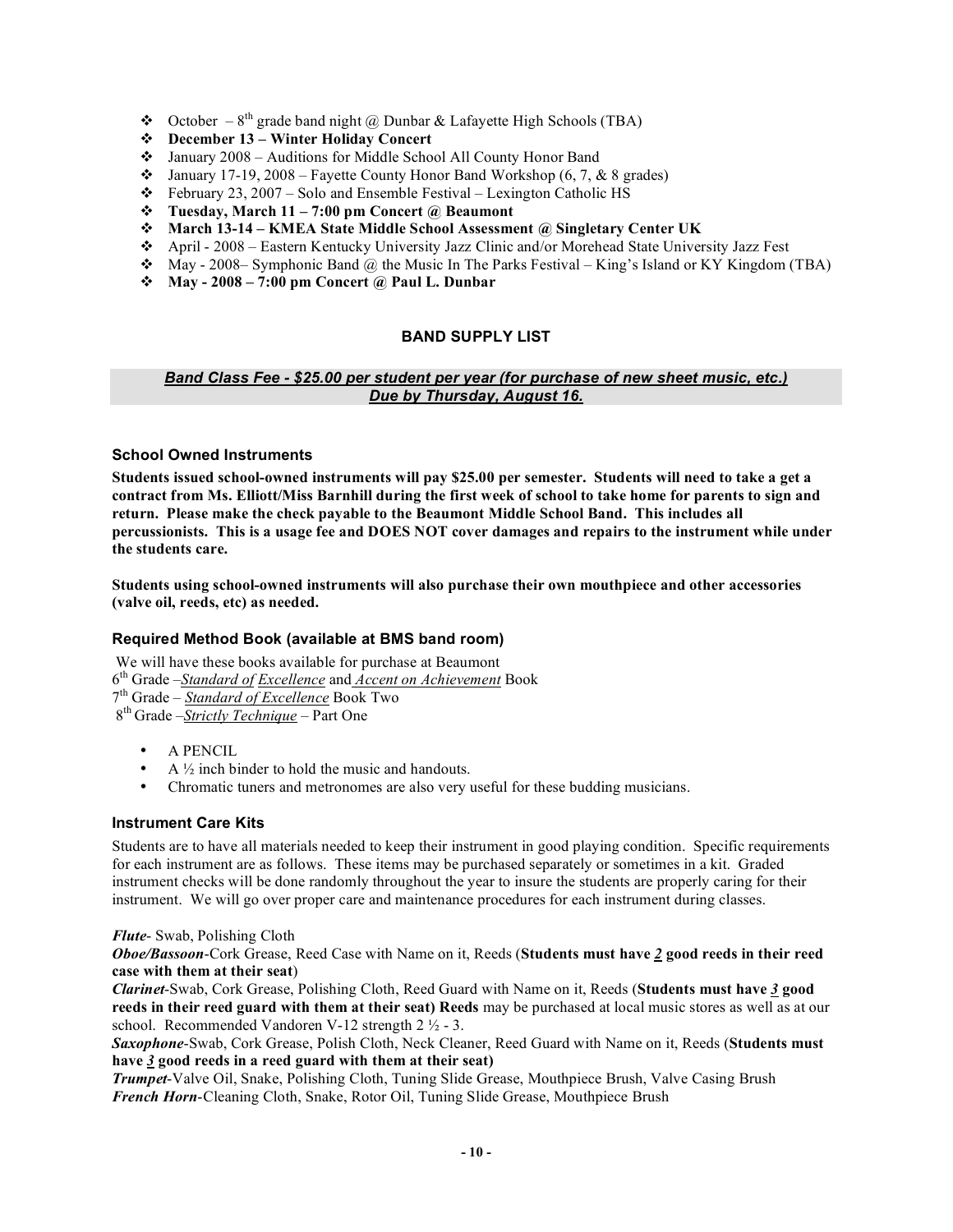*Trombone*-Snake, Super slick Crème, Super slick Plus Slide Treatment, Spray Water Bottle, Tuning Slide Grease, Mouthpiece Brush, Polishing Cloth

*Low Brass*-Snake, Valve Oil, Tuning Slide Grease, Mouthpiece Brush, Valve Casing Brush, Cleaning Cloth *Percussion*-Stick Bag for Drum Sticks, Mallets, etc. Also you will need a practice pad with stand for class use. All percussion instruments will be provided for school use for a nominal rental fee. Leave your snare drum/bell kit at home for practice there.

All instrument cases MUST be labeled with a name tag! We have well over 350 musicians using our room daily (between band and orchestra). Make sure your instrument case has your name, address, etc. on it. Parents make sure you have the make, model and serial number of your child's' instrument written down at home.

#### **Additional (optional items)**

Wire music stand for home practice Metronome Tuner Recording device for individual assessment purposes

In addition to the local music companies, good Websites for instrument supplies include:

www.interstatemusic.com www.weinermusic.com (especially good for woodwind instruments and supplies) www.drumsinthewind.com www.steveweissmusic.com (excellent resource for percussion)

### **Private Lessons**

Private lessons are the vehicle to make sure your child is getting the most of his/her band experience. The one on one attention is paramount to our success. Please check the band web site http://staff.fcps.net/telliott/ for a complete list of private instructors.

| Hurst Music         | Don Wilson Music | <i>Fred Moore Music</i> | David's Penny Lane Music       |
|---------------------|------------------|-------------------------|--------------------------------|
| Richmond Road       | Southland Drive  | Ashland Avenue          | <b>Zandale Shopping Center</b> |
| 335-0500 / 335-0503 | 278-7459         | 266-7737                | 277-4979                       |

Success comes when we understand "you *PRACTICE* at home, we *REHEARSE* at school". Your job is to come prepared every day!